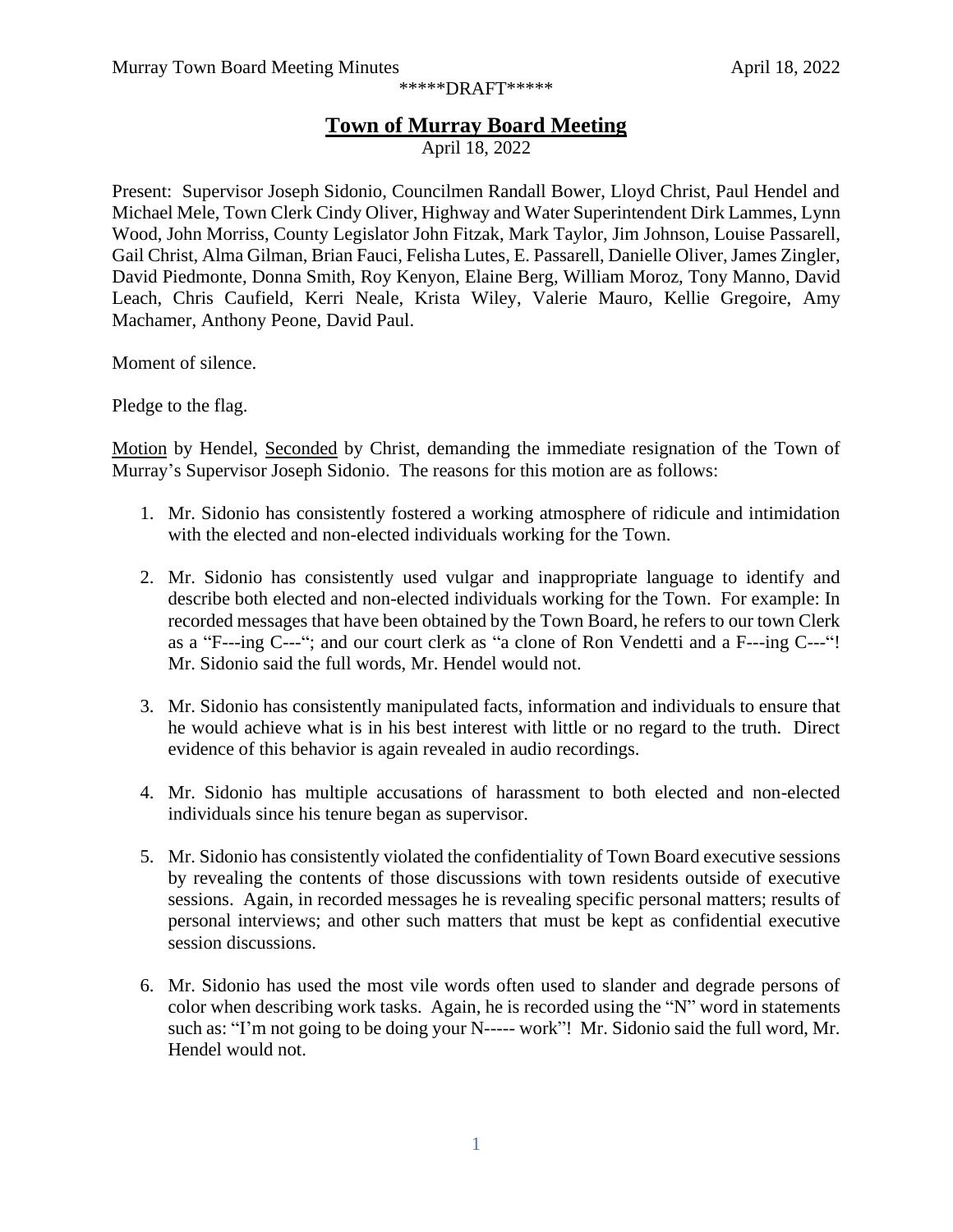## \*\*\*\*\*DRAFT\*\*\*\*\*

Elected officials should exhibit behaviors that are held to a higher standard than others. Mr. Sidonio's behaviors demonstrate a total lack of leadership, lack of morals and lack of ethics, and when taken together prohibits his ability to continue to lead this Town in an effective manner focused on the best interests of the residents of the Town.

Mr. Hendel added on a personal note, my son in law and grandson are African American. You disrespect them and every person of color when you use racial terminology to describe people of color. I find that abhorrent and disgusting.

After being put to a vote, Councilmen Bower, Christ and Hendel voted in favor of the resolution.

Councilman Mele abstained from the vote in light of the comments he has heard that he wants Mr. Sidonio out since he is Deputy Supervisor and would become Supervisor if Mr. Sidonio resigned.

## Resolution was thereupon adopted.

Supervisor Sidonio stated that the motion would carry, however as you are well aware that you can ask for that resignation but it's non-binding. There are proceedings for removing an elected official from office and the Town Board, by law cannot initiate those proceedings. So, the resolution is kind of a moot resolution but it is on the record.

Motion by Bower, Seconded by Hendel to approve the following bills for payment:

| General Fund          | \$20,892.14 |
|-----------------------|-------------|
| Highway Fund          | \$16,127.13 |
| <b>Street Lights</b>  | \$768.94    |
| Water District No. 1  | \$584.60    |
| Water District No. 2  | \$3,523.72  |
| Water District No. 3  | \$1,621.80  |
| Water District No. 4  | \$426.30    |
| Water District No. 5  | \$280.48    |
| Water District No. 6  | \$3,036.65  |
| Water District No. 7  | \$2,300.41  |
| Water District No. 8  | \$1,072.15  |
| Water District No. 9  | \$593.35    |
| Water District No. 10 | \$762.14    |
| Water District No. 11 | \$4,085.70  |
| Water District No. 12 | \$463.37    |
| Water District No. 13 | \$797.30    |
| Water District No. 14 | \$345.00    |
| Water District No. 15 | \$1,165.32  |
| Water District No. 16 | \$738.09    |